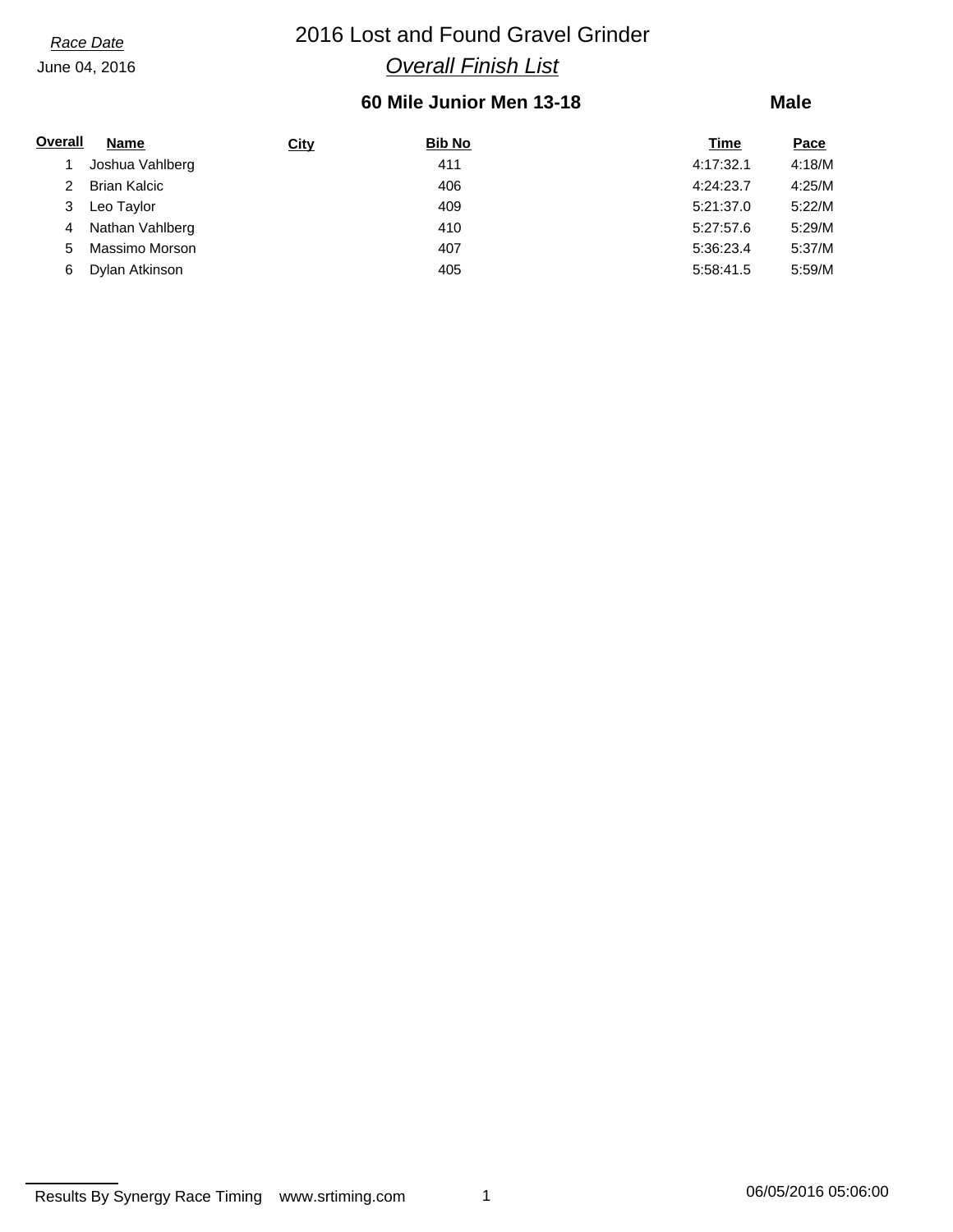## *Race Date* 2016 Lost and Found Gravel Grinder *Overall Finish List*

## **60 MIle Men 30 & Under**

### **Male**

| Overall | <b>Name</b>           | <b>City</b> | <b>Bib No</b> | Time      | Pace   |
|---------|-----------------------|-------------|---------------|-----------|--------|
|         | Franz Bernstein       |             | 214           | 3:46:10.0 | 3:46/M |
| 2       | Michael Fraguglia     |             | 262           | 4:23:11.9 | 4:24/M |
| 3       | William L'Hommedieu   |             | 304           | 4:30:08.9 | 4:32/M |
| 4       | Nico Quiroz           |             | 350           | 4:33:54.6 | 4:34/M |
| 5.      | Daniel Barlach        |             | 213           | 4:51:52.9 | 4:53/M |
| 6       | <b>Brandon Cannon</b> |             | 230           | 5:08:19.7 | 5:10/M |
|         | Sean Aquilar          |             | 416           | 5:46:52.2 | 5:48/M |

Results By Synergy Race Timing www.srtiming.com 2 2 06/05/2016 05:06:00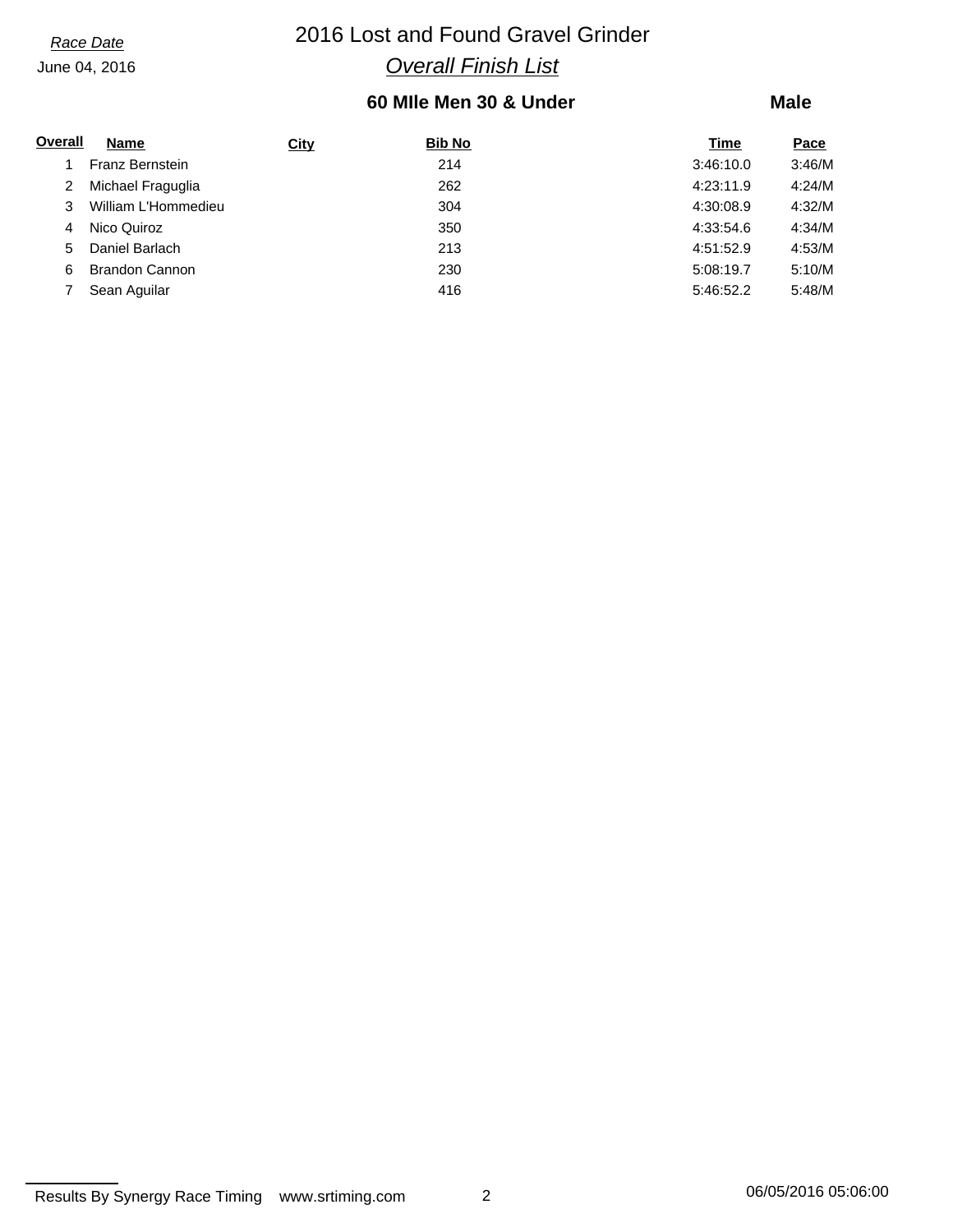## *Race Date* 2016 Lost and Found Gravel Grinder *Overall Finish List*

## **60 Mile Men 31-40**

| <b>Overall</b> | Name                   | City | <b>Bib No</b> | <b>Time</b> | Pace   |
|----------------|------------------------|------|---------------|-------------|--------|
| 1              | josh hughes            |      | 445           | 4:15:55.4   | 4:17/M |
| 2              | Paul Connolly          |      | 242           | 4:19:31.5   | 4:20/M |
| 3              | Sean Chin              |      | 444           | 4:47:20.1   | 4:47/M |
| 4              | Lee Stone              |      | 437           | 4:54:22.4   | 4:55/M |
| 5              | <b>Scott Ritter</b>    |      | 355           | 4:54:33.6   | 4:56/M |
| 6              | Joseph Lange           |      | 305           | 4:54:51.0   | 4:56/M |
| 7              | <b>Troy Malmin</b>     |      | 317           | 4:54:51.4   | 4:56/M |
| 8              | <b>Matt Skinner</b>    |      | 372           | 5:07:37.0   | 5:08/M |
| 9              | Kenny Lehman           |      | 310           | 5:17:57.6   | 5:18/M |
| 10             | Jeremy Buchmann        |      | 223           | 5:21:00.5   | 5:22/M |
| 11             | Spencer Ericksen       |      | 256           | 5:21:15.9   | 5:22/M |
| 12             | <b>Mark Shelton</b>    |      | 367           | 5:27:59.2   | 5:28/M |
| 13             | Jeremiah Wade          |      | 392           | 5:31:05.1   | 5:32/M |
| 14             | Sage Smith             |      | 373           | 5:40:39.8   | 5:42/M |
| 15             | <b>Travis Anderson</b> |      | 208           | 5:40:40.2   | 5:42/M |
| 16             | jason harmon           |      | 283           | 5:42:40.3   | 5:43/M |
| 17             | Adam Aguilar           |      | 424           | 5:51:22.1   | 5:52/M |
| 18             | Kyle Edwards           |      | 255           | 5:55:22.3   | 5:56/M |
| 19             | Jean-Philippe Vine     |      | 390           | 5:59:28.8   | 6:00/M |
| 20             | <b>Weston Hermann</b>  |      | 287           | 6:11:42.4   | 6:13/M |
| 21             | Jay Underwood          |      | 385           | 6:13:20.8   | 6:14/M |
| 22             | Alexander Mehran       |      | 324           | 6:23:11.4   | 6:24/M |
| 23             | <b>Thomas Walker</b>   |      | 395           | 6:36:28.2   | 6:38/M |
| 24             | Gabriel Anderson       |      | 207           | 6:36:29.9   | 6:38/M |
| DQ             | Al Hongo               |      | 413           | 3:29:58.3   | 3:31/M |

```
Results By Synergy Race Timing www.srtiming.com 3 3 06/05/2016 05:06:01
```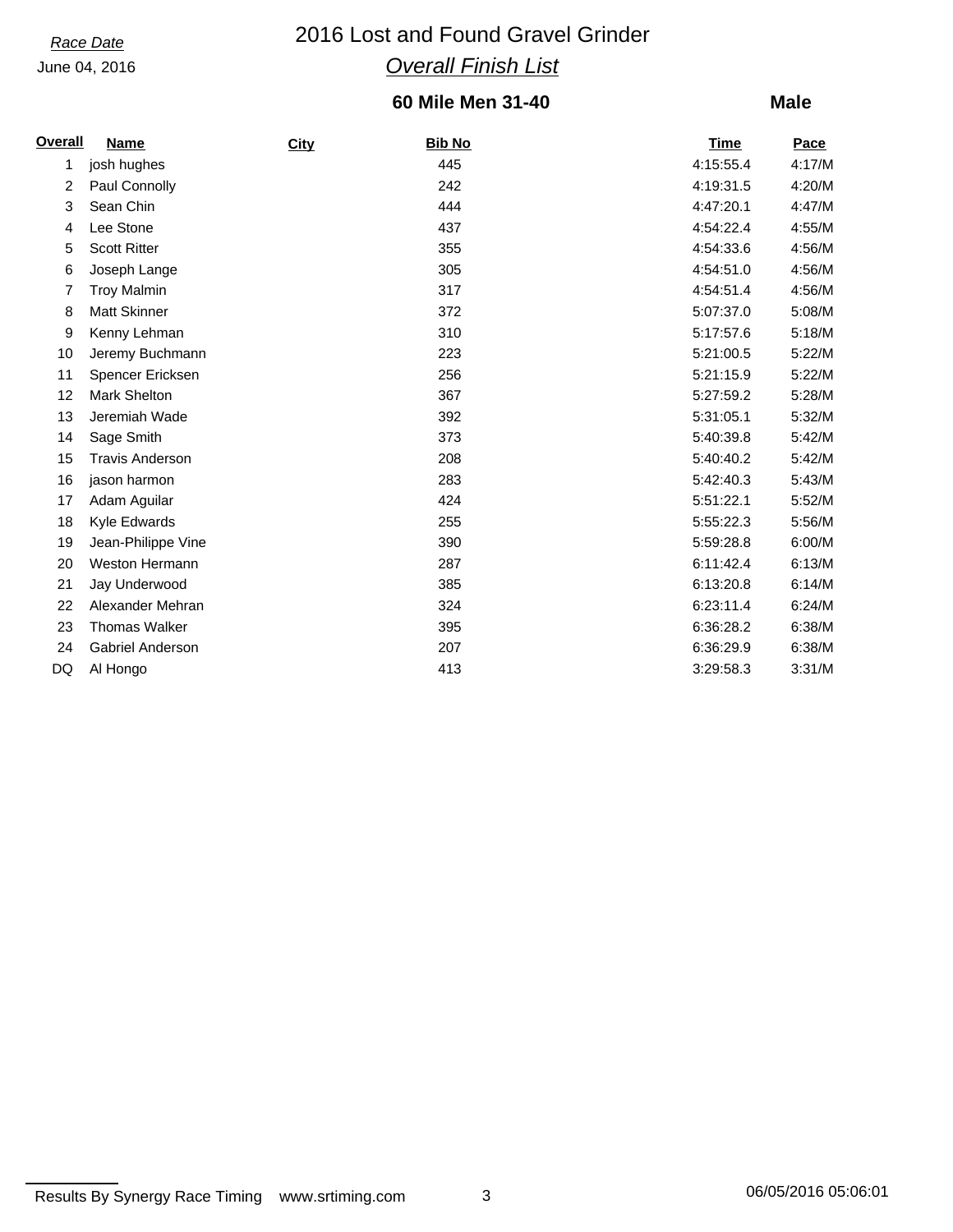## *Race Date* 2016 Lost and Found Gravel Grinder *Overall Finish List*

## **60 Mile Men 41-50**

| <b>Overall</b> | <b>Name</b>           | City | <b>Bib No</b> | <b>Time</b> | Pace   |
|----------------|-----------------------|------|---------------|-------------|--------|
| 1              | Dan Goldsmith         |      | 273           | 3:44:31.5   | 3:45/M |
| 2              | jon pritchett         |      | 349           | 3:49:44.2   | 3:50/M |
| 3              | <b>Roy Steves</b>     |      | 378           | 3:51:06.6   | 3:51/M |
| 4              | Joshua Reis           |      | 352           | 3:58:17.3   | 3:58/M |
| 5              | <b>Gus Platis</b>     |      | 346           | 4:00:40.8   | 4:01/M |
| 6              | Danny Wasson          |      | 396           | 4:06:49.3   | 4:07/M |
| 7              | Daniel Tebbs          |      | 381           | 4:06:55.2   | 4:07/M |
| 8              | Angus Nesbitt         |      | 339           | 4:06:56.9   | 4:07/M |
| 9              | <b>Cary Shales</b>    |      | 365           | 4:07:38.4   | 4:08/M |
| 10             | Donald MacLeod        |      | 315           | 4:08:02.2   | 4:08/M |
| 11             | Dave Devlin           |      | 249           | 4:14:36.6   | 4:15/M |
| 12             | <b>Terry Hundemer</b> |      | 433           | 4:22:14.1   | 4:22/M |
| 13             | Robb Wolf             |      | 401           | 4:24:23.1   | 4:25/M |
| 14             | <b>Brendan Fowler</b> |      | 260           | 4:25:40.0   | 4:26/M |
| 15             | Nathaniel Maple       |      | 318           | 4:34:11.8   | 4:35/M |
| 16             | Peter Lunk            |      | 314           | 4:34:16.0   | 4:35/M |
| 17             | Chad Davidson         |      | 247           | 4:35:47.3   | 4:36/M |
| 18             | <b>Brett Nelson</b>   |      | 338           | 4:40:35.7   | 4:41/M |
| 19             | Patrick Monroe        |      | 331           | 4:42:36.9   | 4:43/M |
|                | Jude Stromberg        |      | 379           | 4:47:13.8   |        |
| 20             |                       |      |               |             | 4:47/M |
| 21             | Mike Dean             |      | 441           | 4:47:21.5   | 4:48/M |
| 22             | matt brickley         |      | 218           | 4:48:23.7   | 4:49/M |
| 23             | Gary Miranda          |      | 329           | 4:49:09.8   | 4:50/M |
| 24             | Mark Haley            |      | 279           | 4:50:36.3   | 4:52/M |
| 25             | Ken Ballard           |      | 212           | 4:53:54.7   | 4:54/M |
| 26             | David George          |      | 267           | 4:55:18.6   | 4:56/M |
| 27             | andrew yee            |      | 439           | 4:55:47.6   | 4:56/M |
| 28             | Eric Lowe             |      | 438           | 4:55:48.1   | 4:56/M |
| 29             | Dennis Brodowski      |      | 219           | 4:57:54.6   | 4:59/M |
| 30             | <b>Brian Renyer</b>   |      | 419           | 5:01:32.7   | 5:02/M |
| 31             | Luis Acevedo          |      | 204           | 5:01:33.0   | 5:02/M |
| 32             | Noah Campbell         |      | 229           | 5:03:44.1   | 5:04/M |
| 33             | David Fritsch         |      | 264           | 5:04:56.1   | 5:06/M |
| 34             | Kyle Daugherty        |      | 246           | 5:09:44.3   | 5:10/M |
| 35             | Jeff Carrol           |      | 232           | 5:11:17.0   | 5:12/M |
| 36             | Jeremy Zorne          |      | 404           | 5:19:42.9   | 5:20/M |
| 37             | Pete Zlatnik          |      | 403           | 5:25:17.6   | 5:26/M |
| 38             | justin brown          |      | 221           | 5:26:09.6   | 5:26/M |
| 39             | Eric Sirois           |      | 371           | 5:27:54.0   | 5:29/M |
| 40             | Frank Kalcic          |      | 300           | 5:27:59.5   | 5:29/M |
| 41             | <b>Bzur Haun</b>      |      | 284           | 5:28:41.5   | 5:30/M |
| 42             | Anthony Funk          |      | 414           | 5:31:32.2   | 5:32/M |
| 43             | Jon Vongschanphen     |      | 391           | 5:32:30.4   | 5:33/M |
| 44             | Jay Dillon            |      | 250           | 5:32:30.7   | 5:33/M |
| 45             | Jeff Sawyer           |      | 432           | 5:33:19.7   | 5:34/M |
| 46             | Jay Garrard           |      | 266           | 5:34:45.3   | 5:35/M |
| 47             | matt fleming          |      | 259           | 5:35:02.4   | 5:36/M |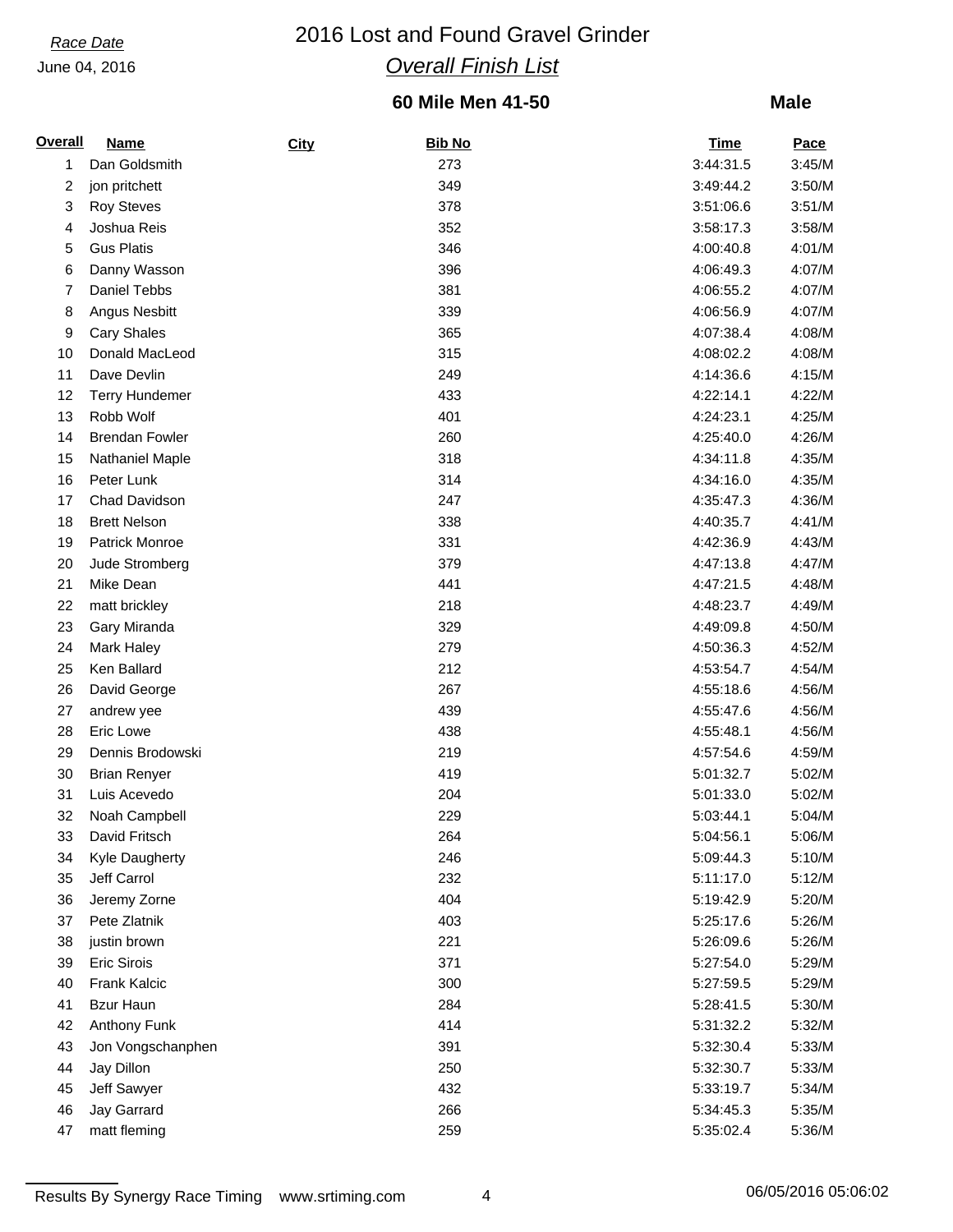## *Race Date* 2016 Lost and Found Gravel Grinder *Overall Finish List*

## **60 Mile Men 41-50**

### **Male**

| <b>Overall</b> | Name                        | <b>City</b> | Bib No | <u>Time</u> | Pace   |
|----------------|-----------------------------|-------------|--------|-------------|--------|
| 48             | <b>Kevin Simmons</b>        |             | 370    | 5:37:43.6   | 5:39/M |
| 49             | <b>Charles Himes</b>        |             | 290    | 5:41:14.2   | 5:42/M |
| 50             | <b>Michael Reyes</b>        |             | 354    | 5:42:27.8   | 5:43/M |
| 51             | brian moore                 |             | 333    | 5:42:37.8   | 5:43/M |
| 52             | Michael Booth               |             | 421    | 5:45:02.4   | 5:46/M |
| 53             | Lloyd Jobe                  |             | 294    | 6:00:48.0   | 6:01/M |
| 54             | <b>Michael Cortes</b>       |             | 243    | 6:02:54.1   | 6:03/M |
| 55             | Jean-Charles Poussin        |             | 348    | 6:03:27.6   | 6:04/M |
| 56             | Jess Ruefli                 |             | 356    | 6:13:13.1   | 6:14/M |
| 57             | John Hopwood                |             | 291    | 6:13:21.6   | 6:14/M |
| 58             | <b>Rik Eckert</b>           |             | 254    | 6:13:31.9   | 6:14/M |
| 59             | mark musco                  |             | 335    | 6:18:51.9   | 6:20/M |
| 60             | Alexander Fisher            |             | 420    | 6:21:44.8   | 6:23/M |
| 61             | Eric Carlson                |             | 231    | 6:37:08.5   | 6:38/M |
| 62             | Wade Lawrence               |             | 308    | 6:38:37.3   | 6:39/M |
| 63             | Steven Sprague              |             | 377    | 6:49:21.4   | 6:50/M |
| 64             | <b>CHRISTOPHER S Shultz</b> |             | 358    | 6:49:22.8   | 6:50/M |
| 65             | Jeff Ghiselin               |             | 268    | 7:03:44.2   | 7:05/M |

Results By Synergy Race Timing www.srtiming.com 5 5 06/05/2016 05:06:02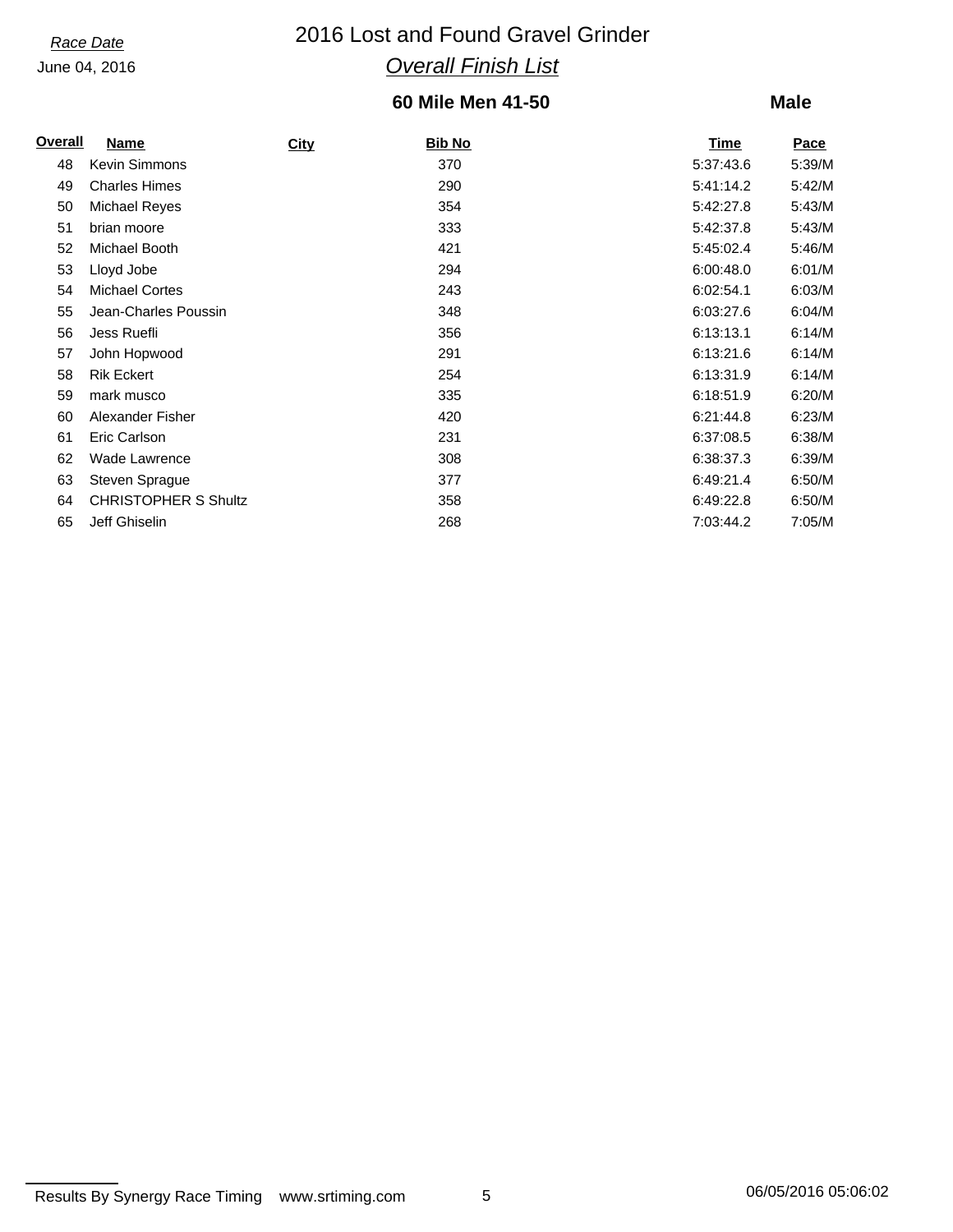## *Race Date* 2016 Lost and Found Gravel Grinder *Overall Finish List*

## **60 Mile Men 51-60**

### **Male**

| <b>Overall</b> | <b>Name</b>                     | <b>City</b> | <b>Bib No</b> | <b>Time</b> | Pace   |
|----------------|---------------------------------|-------------|---------------|-------------|--------|
| 1              | John Seivert                    |             | 364           | 3:52:25.6   | 3:53/M |
| 2              | <b>Rick Kalb</b>                |             | 299           | 3:54:15.3   | 3:54/M |
| 3              | <b>Steven Davis</b>             |             | 435           | 3:56:43.1   | 3:57/M |
| 4              | mike scarborough                | reno NV     | 362           | 3:57:36.8   | 3:58/M |
| 5              | Steve Budke                     |             | 225           | 3:58:41.3   | 3:59/M |
| 6              | Glenn Drummond                  |             | 440           | 4:03:11.6   | 4:03/M |
| 7              | David Corthell                  |             | 244           | 4:04:12.3   | 4:05/M |
| 8              | Scott Weaver                    |             | 397           | 4:10:53.2   | 4:11/M |
| 9              | Jon Axelberg                    |             | 211           | 4:11:22.1   | 4:12/M |
| 10             | Andy Buckley                    |             | 224           | 4:13:30.1   | 4:14/M |
| 11             | <b>Thomas Chapple</b>           |             | 235           | 4:18:32.6   | 4:19/M |
| 12             | Eric Sands                      |             | 361           | 4:20:53.6   | 4:21/M |
| 13             | bret simic                      |             | 369           | 4:21:31.5   | 4:22/M |
| 14             | david eastwood                  |             | 430           | 4:21:53.6   | 4:22/M |
| 15             | Tim Fraguglia                   |             | 261           | 4:23:14.0   | 4:24/M |
| 16             | Gregg Marioni                   |             | 319           | 4:31:03.9   | 4:31/M |
| 17             | <b>Rick Guevel</b>              |             | 277           | 4:31:17.6   | 4:32/M |
| 18             | Curtiss johnson                 |             | 296           | 4:34:00.2   | 4:34/M |
| 19             | <b>Todd Marshall</b>            |             | 417           | 4:35:14.3   | 4:36/M |
| 20             | Mark Henry                      |             | 427           | 4:35:38.8   | 4:36/M |
| 21             | Baldur Tryggvason               |             | 384           | 4:37:45.4   | 4:38/M |
| 22             | Jeff Brooks                     |             | 220           | 4:38:54.4   | 4:39/M |
| 23             | John Collins                    |             | 241           | 4:41:55.0   | 4:42/M |
| 24             | Jerome Heiberger                |             | 286           | 4:42:53.6   | 4:43/M |
|                | Mitchell Bramlett               |             | 215           |             |        |
| 25             |                                 |             | 217           | 4:43:31.4   | 4:44/M |
| 26             | Jeffrey Bramlett<br>Steve Brown |             |               | 4:43:31.9   | 4:44/M |
| 27             |                                 |             | 222           | 4:49:22.9   | 4:50/M |
| 28             | bob white                       |             | 398           | 4:50:13.6   | 4:50/M |
| 29             | Dan Nelson                      |             | 337           | 4:50:33.2   | 4:51/M |
| 30             | <b>Niels Reimers</b>            |             | 351           | 4:51:20.0   | 4:52/M |
| 31             | Cameron Abbott                  |             | 203           | 4:52:46.4   | 4:53/M |
| 32             | Clifford Lee                    |             | 309           | 4:55:45.0   | 4:56/M |
| 33             | Scott Berelson                  |             | 428           | 4:59:23.1   | 5:00/M |
| 34             | Scot Johnson                    |             | 297           | 5:01:39.6   | 5:02/M |
| 35             | <b>Daniel Parks</b>             |             | 342           | 5:19:38.1   | 5:20/M |
| 36             | Alan Taylor                     |             | 380           | 5:22:11.0   | 5:23/M |
| 37             | <b>Brodie Cobb</b>              |             | 240           | 5:23:03.3   | 5:24/M |
| 38             | Jeff Sparman                    |             | 376           | 5:24:53.9   | 5:26/M |
| 39             | David Johnson                   |             | 295           | 5:26:12.2   | 5:27/M |
| 40             | Jenno Morson                    |             | 334           | 5:36:23.9   | 5:37/M |
| 41             | Frank Gonzalez                  |             | 274           | 5:36:24.4   | 5:37/M |
| 42             | Randy Will                      |             | 400           | 5:37:09.7   | 5:37/M |
| 43             | Jeff Heston                     |             | 289           | 5:40:53.7   | 5:41/M |
| 44             | James Callaghan                 |             | 227           | 5:48:45.2   | 5:50/M |
| 45             | Roy Pena                        |             | 344           | 5:56:03.1   | 5:57/M |
| 46             | Pete Gielow                     |             | 269           | 5:56:52.5   | 5:58/M |
| 47             | Jim Atkinson                    |             | 210           | 5:58:38.6   | 5:59/M |

Results By Synergy Race Timing www.srtiming.com 6 6 06/05/2016 05:06:04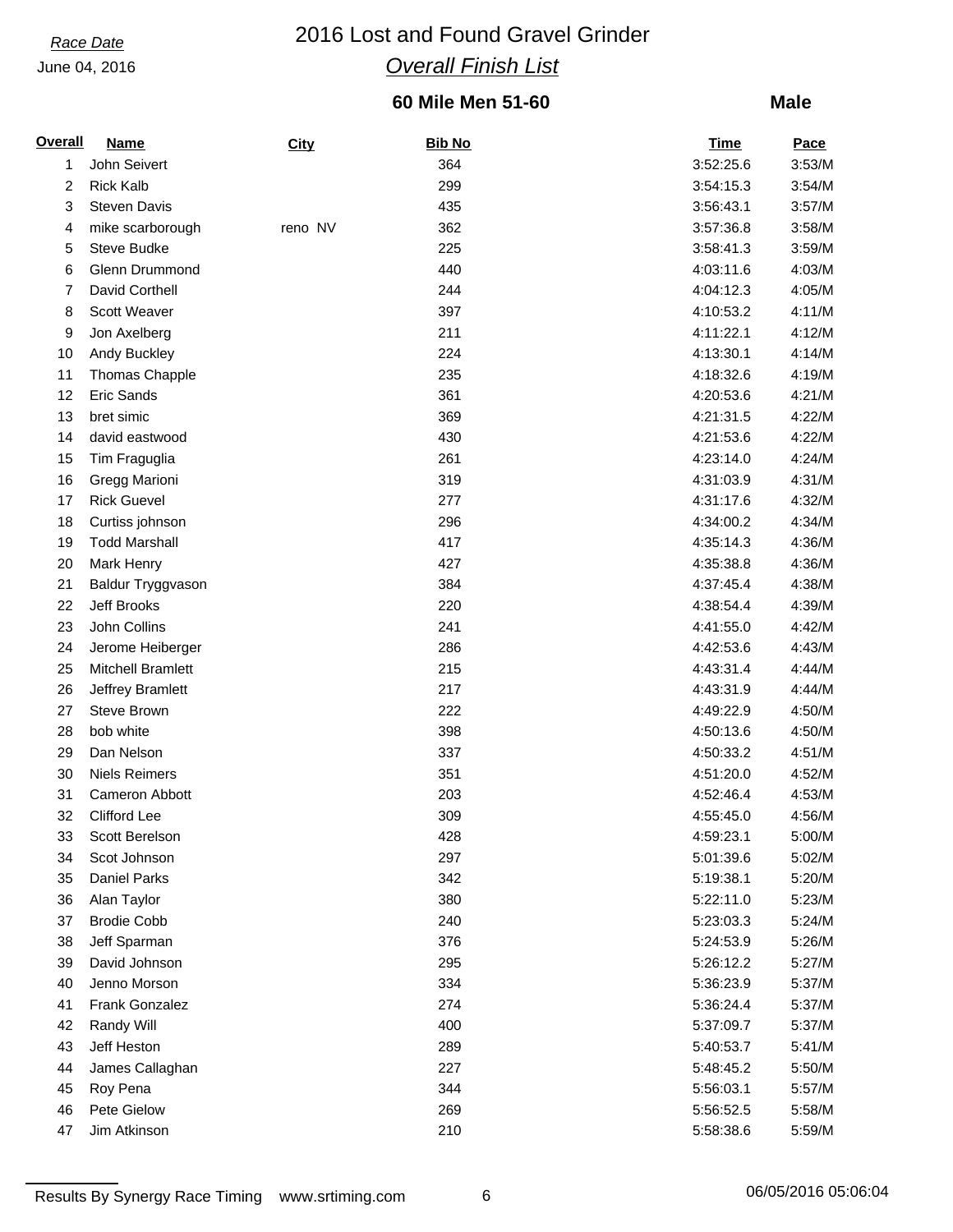## *Race Date* 2016 Lost and Found Gravel Grinder *Overall Finish List*

## **60 Mile Men 51-60**

| Overall | <b>Name</b>    | <b>City</b> | <b>Bib No</b> | Time      | Pace   |
|---------|----------------|-------------|---------------|-----------|--------|
| 48      | James Albrite  |             | 202           | 6:01:33.5 | 6:02/M |
| 49      | pit mi         |             | 325           | 6:16:57.6 | 6:18/M |
| 50      | David Klein    |             | 303           | 6:54:21.3 | 6:58/M |
| 51      | james hurley   |             | 292           | 6:57:18.6 | 6:58/M |
| 52      | Dave Patterson |             | 343           | 7:04:12.9 | 7:05/M |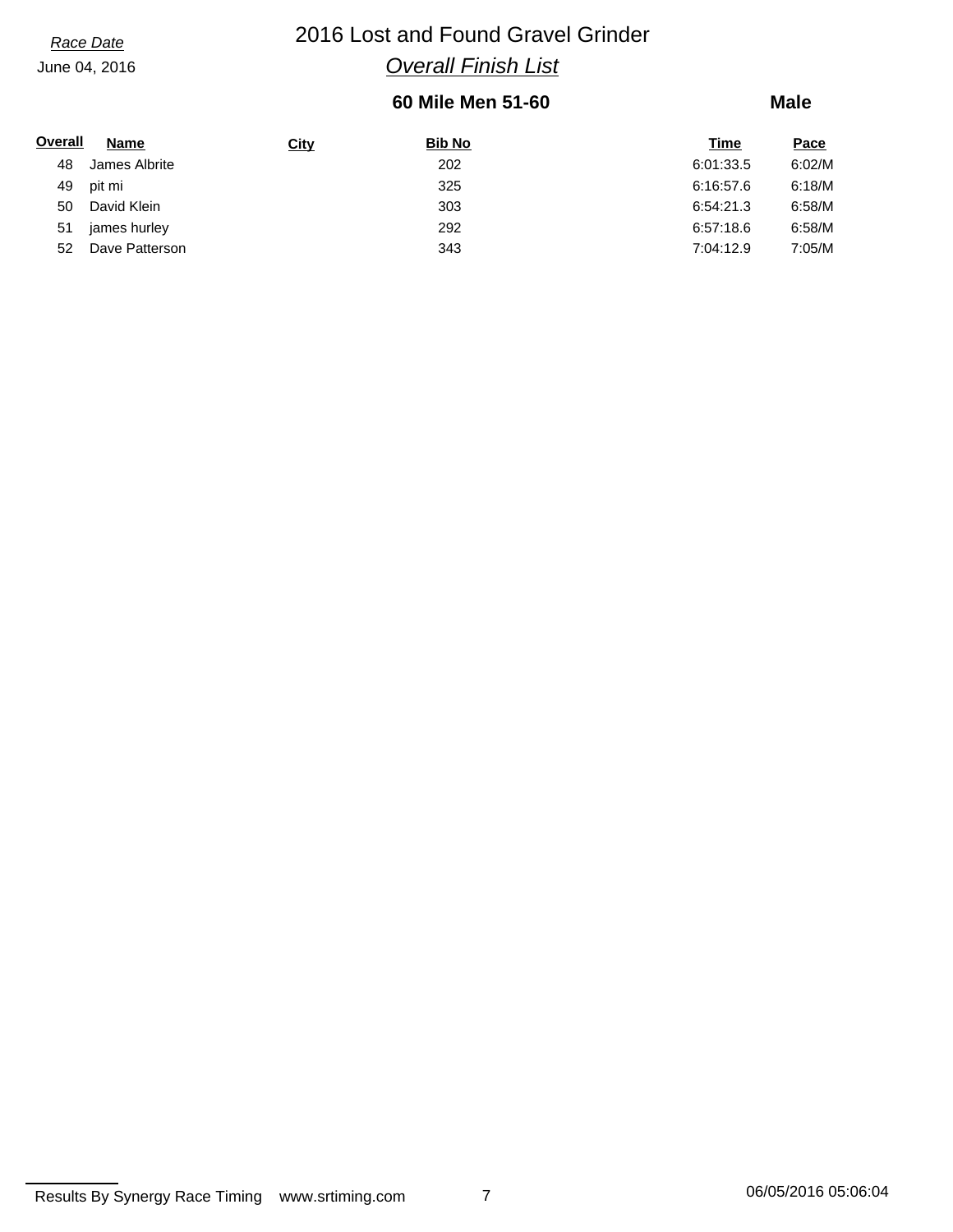## *Race Date* 2016 Lost and Found Gravel Grinder *Overall Finish List*

## **60 Mile Men 61+**

| Overall        | Name                  | City       | <b>Bib No</b> | Time       | Pace    |
|----------------|-----------------------|------------|---------------|------------|---------|
|                | Jerry Wickham         | Benicia CA | 399           | 4:17:09.1  | 4:18/M  |
| $\overline{2}$ | <b>Stan Sanderson</b> |            | 429           | 4:24:21.8  | 4:25/M  |
| 3              | Fritz Fleischmann     |            | 258           | 4:33:16.2  | 4:34/M  |
| 4              | rick miyashiro        |            | 431           | 4:50:51.0  | 4:51/M  |
| 5              | <b>Tim Smith</b>      |            | 374           | 4:55:37.1  | 4:56/M  |
| 6              | Dan Mathis            |            | 415           | 5:03:32.5  | 5:04/M  |
|                | <b>Steven Pape</b>    |            | 341           | 5:27:03.0  | 5:27/M  |
| 8              | Hank Mini             |            | 327           | 5:41:02.0  | 5:42/M  |
| 9              | brad Thomas           |            | 442           | 5:45:08.8  | 5:46/M  |
| 10             | Laureen Russell       |            | 357           | 6:08:02.9  | 6:09/M  |
| 11             | Terry Vachon          |            | 387           | 6:08:08.1  | 6:09/M  |
| DQ             | Michael Clarke        |            | 238           | 15:29:23.5 | 15:30/M |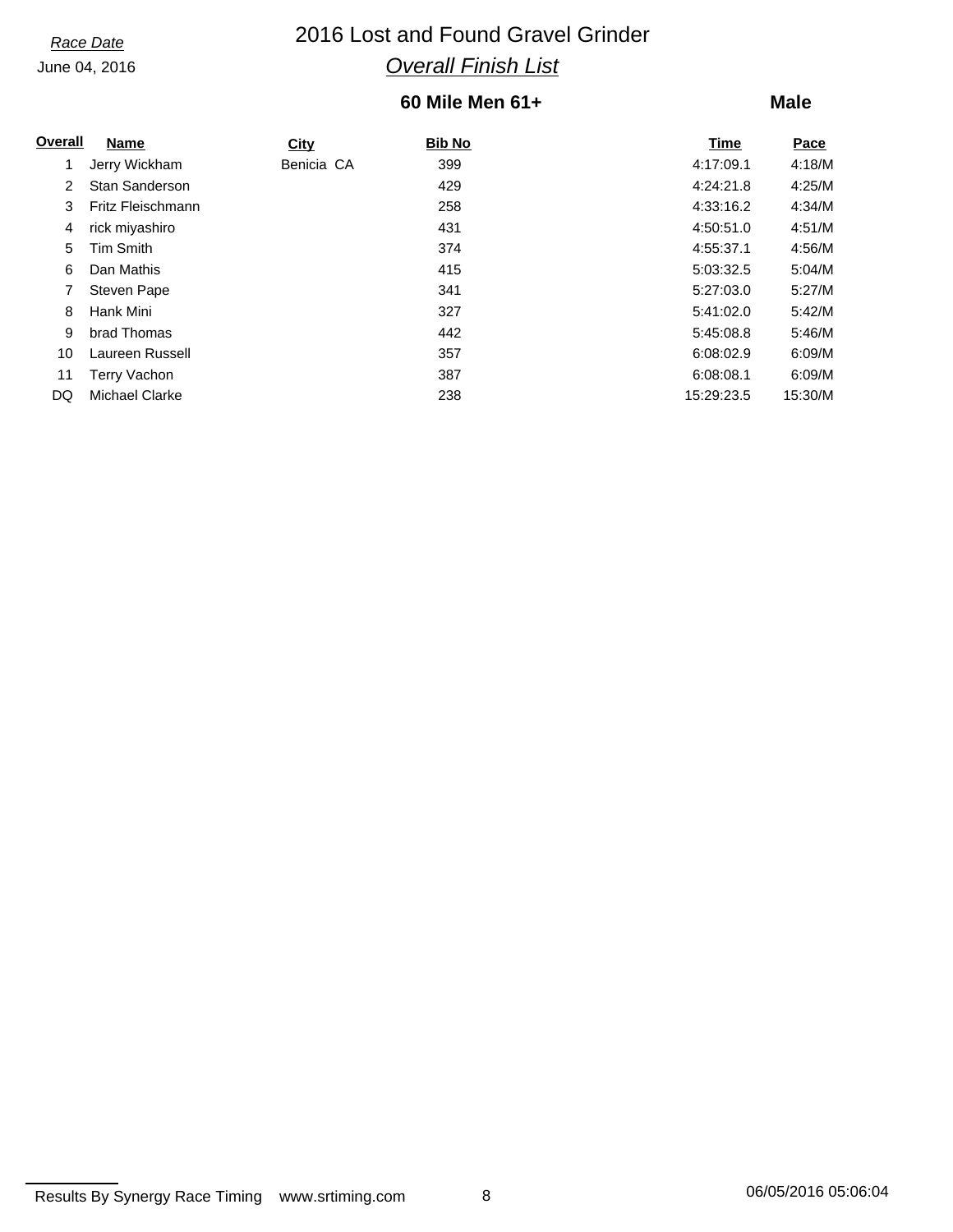## *Race Date* 2016 Lost and Found Gravel Grinder *Overall Finish List*

## **60 Mile Women 30 & Under**

### **Female**

| Overall | Name           | <b>City</b> | <b>Bib No</b> | Time      | <u>Pace</u> |
|---------|----------------|-------------|---------------|-----------|-------------|
|         | carly Amatisto |             | 206           | 4:52:26.8 | 4:53/M      |
|         | Jenn Karr      |             | 436           | 5:21:04.4 | 5:22/M      |
| 3       | Kate Hertler   |             | 288           | 5:26:36.8 | 5:27/M      |
|         | Sarah Thomas   |             | 383           | 5:54:22.2 | 5:55/M      |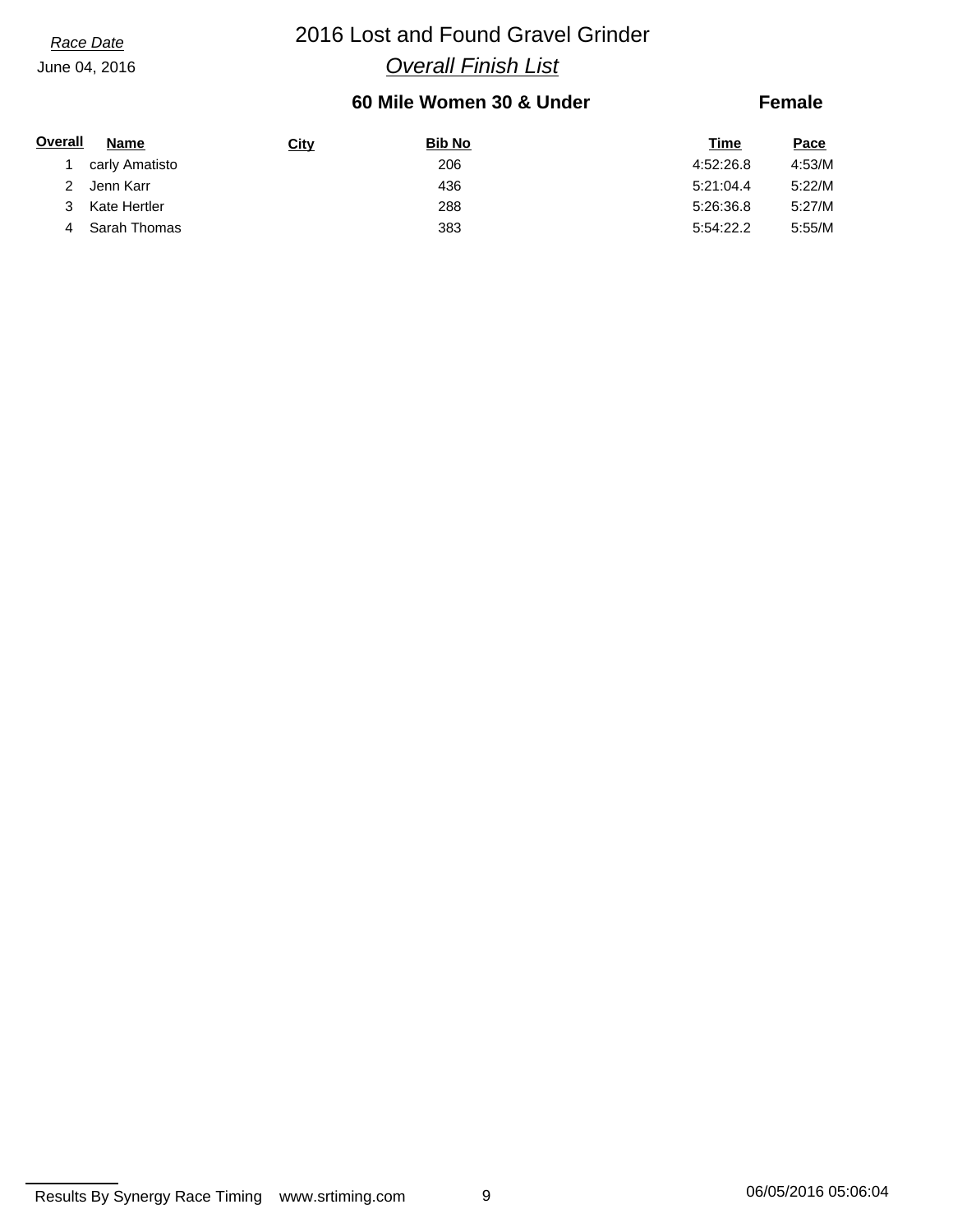## *Race Date* 2016 Lost and Found Gravel Grinder *Overall Finish List*

## **60 Mile Women 31-40**

### **Female**

| Overall | <b>Name</b>       | <b>City</b> | <b>Bib No</b> | Time      | <u>Pace</u> |
|---------|-------------------|-------------|---------------|-----------|-------------|
|         | Elisabeth Johnson |             | 425           | 4:32:14.2 | 4:32/M      |
|         | jessica culane    |             | 443           | 4:47:04.0 | 4:47/M      |
|         | Brandi Cleland    |             | 239           | 5:34:45.5 | 5:35/M      |
| 4       | Heather Claibourn |             | 237           | 6:54:21.6 | 6:58/M      |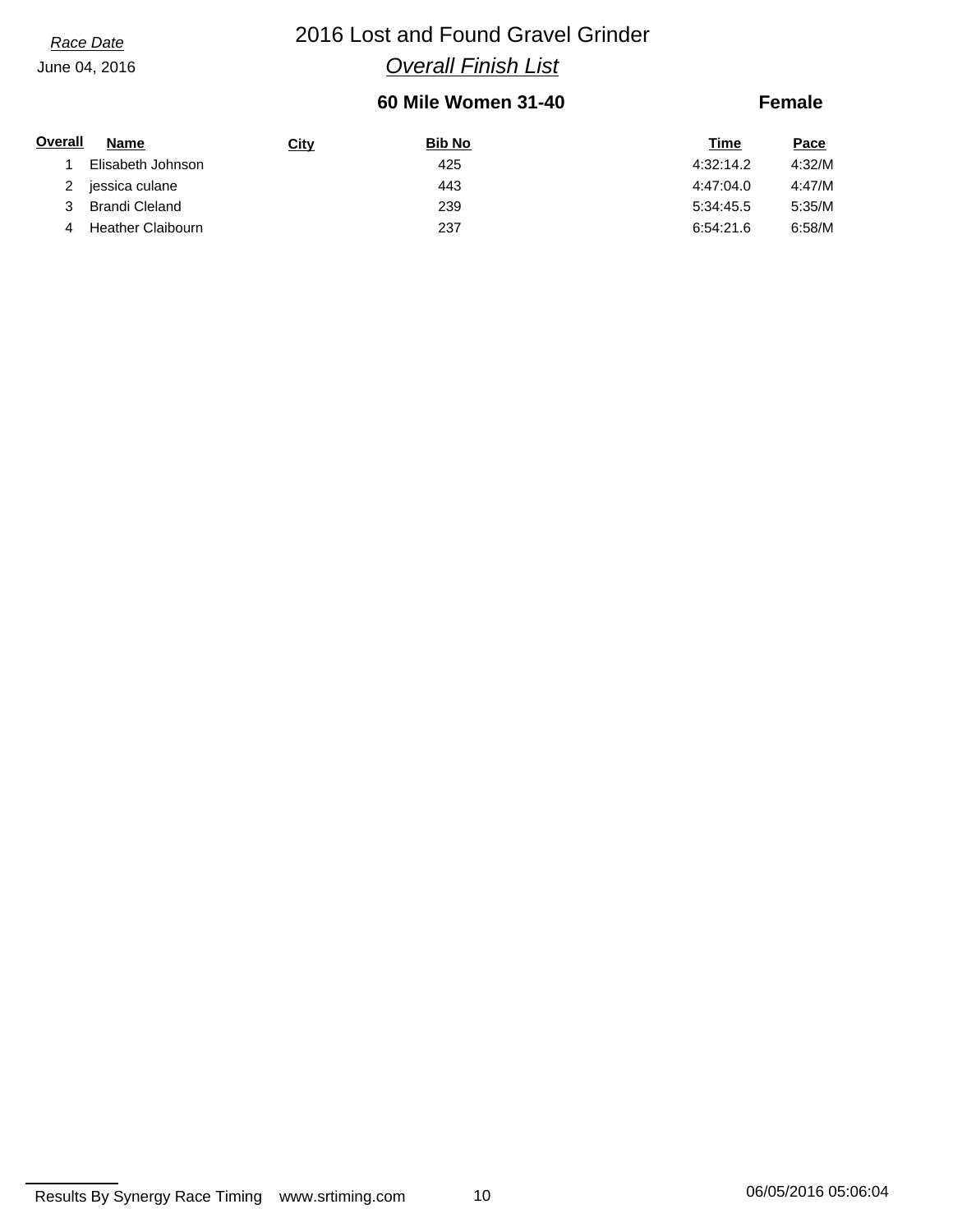## *Race Date* 2016 Lost and Found Gravel Grinder *Overall Finish List*

## **60 Mile Women 41+**

### **Female**

| Overall | <b>Name</b>            | <b>City</b> | <b>Bib No</b> | Time      | Pace   |
|---------|------------------------|-------------|---------------|-----------|--------|
|         | Paige Galeoto          |             | 265           | 4:11:14.8 | 4:12/M |
| 2       | hollie mcgovern        |             | 321           | 4:27:56.5 | 4:28/M |
| 3       | Laurie Marlowe         |             | 320           | 4:33:36.4 | 4:34/M |
| 4       | Monica Grashuis        |             | 275           | 4:45:56.2 | 4:46/M |
| 5.      | Joanne Gilchrist       |             | 270           | 4:47:45.8 | 4:48/M |
| 6       | leah lokan             |             | 313           | 4:55:53.0 | 4:56/M |
|         | Marila Alvares         |             | 205           | 5:25:12.3 | 5:26/M |
| 8       | Asa Shoemaker          |             | 368           | 5:45:02.6 | 5:45/M |
| 9       | <b>Shelly Mckenzie</b> |             | 322           | 6:16:57.9 | 6:18/M |

Results By Synergy Race Timing www.srtiming.com 11 1 1 06/05/2016 05:06:04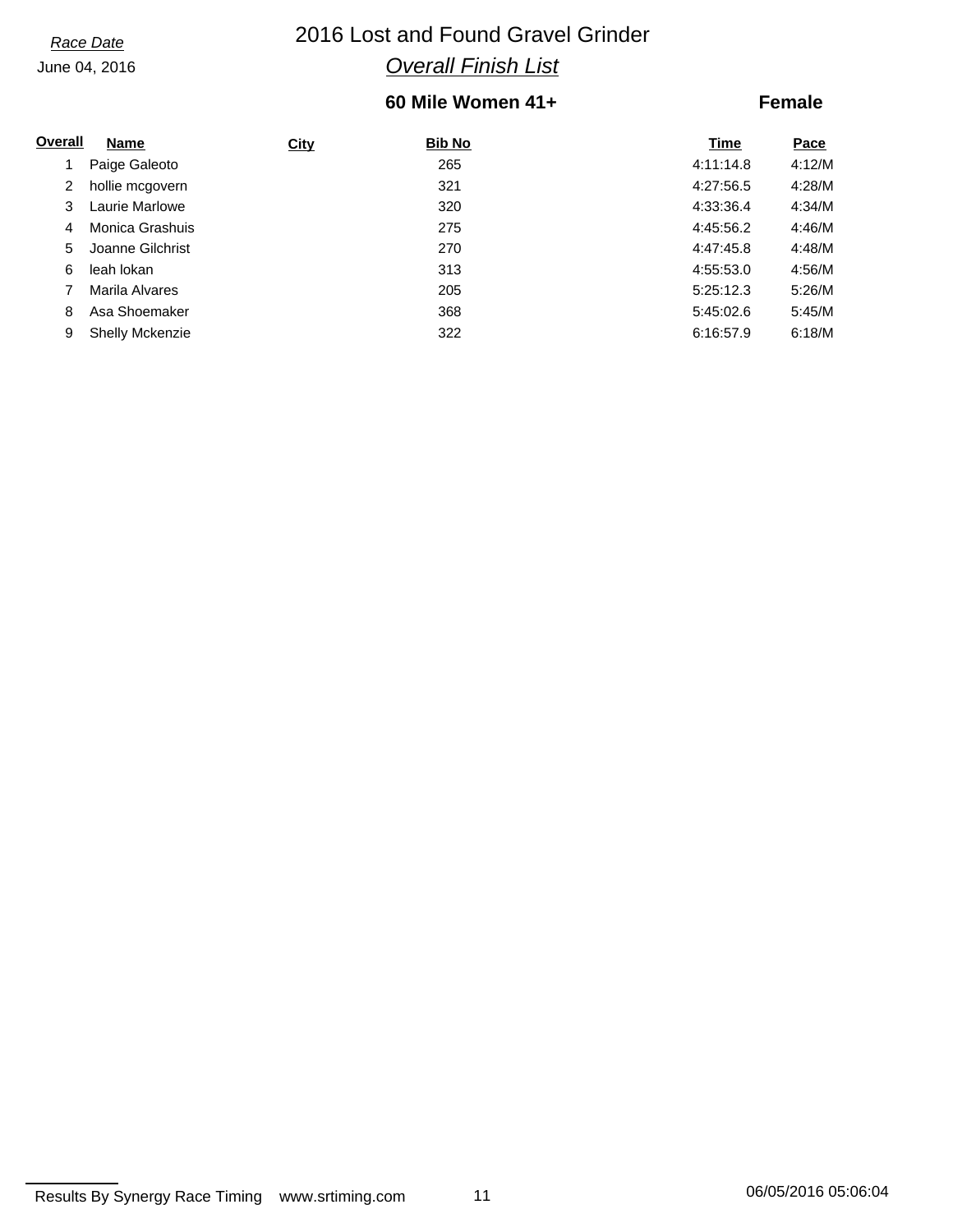## *Race Date* 2016 Lost and Found Gravel Grinder *Overall Finish List*

### **60 Mile Single Speed Male**

| <b>Overall</b> | <b>Name</b>      | <u>City</u> | <b>Bib No</b> | <b>Time</b> | Pace   |
|----------------|------------------|-------------|---------------|-------------|--------|
|                | R. Travis Atkins |             | 426           | 5:21:33.8   | 5:22/M |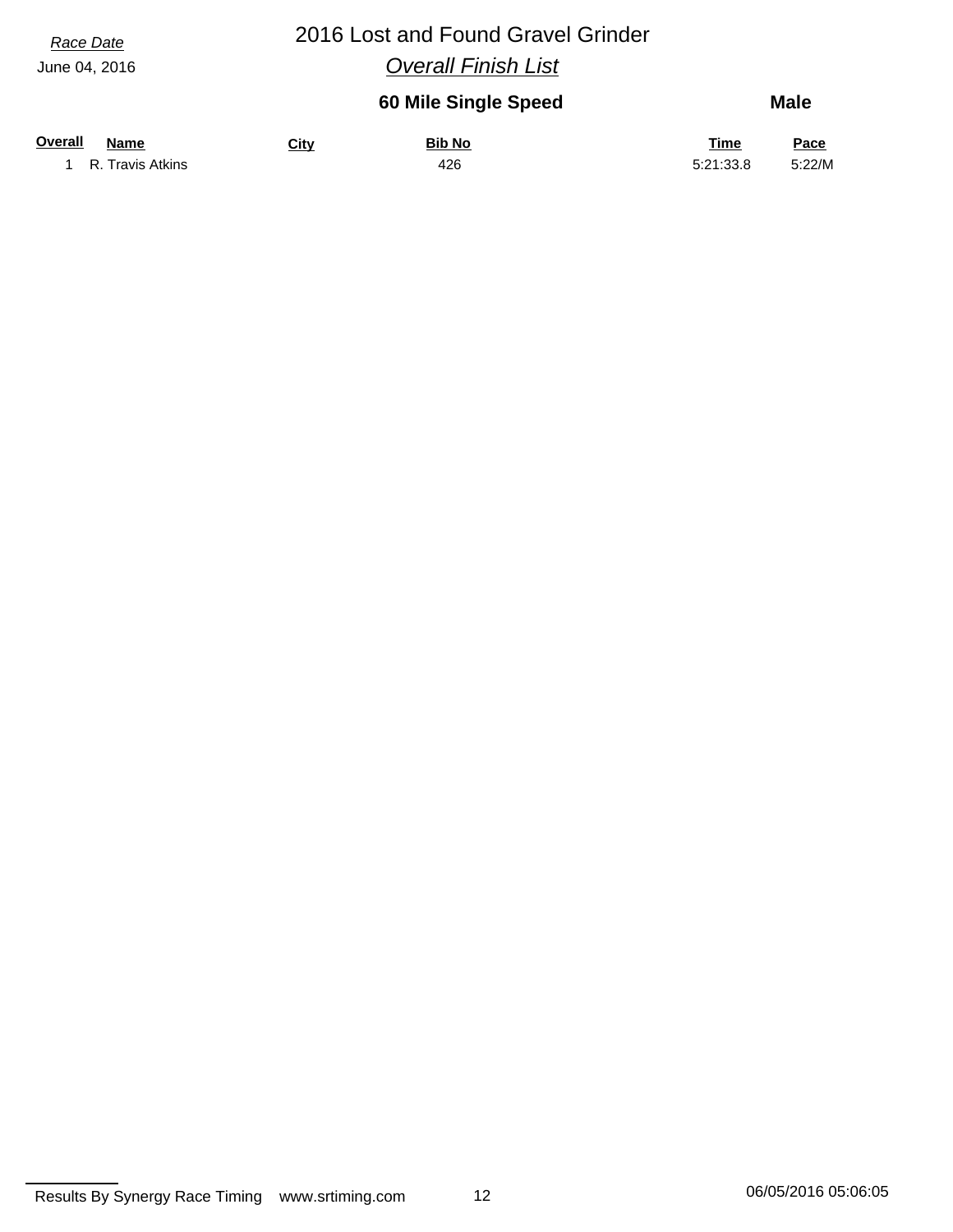## *Race Date* 2016 Lost and Found Gravel Grinder *Overall Finish List*

## **60 Mile 8:35 Start- NO PODIUM**

### **Female**

| Overall | Name                   | <b>City</b> | <b>Bib No</b> | Time      | Pace   |
|---------|------------------------|-------------|---------------|-----------|--------|
| DQ      | Kendra Foley           |             | 683           | 5:09:10.3 | 5:10/M |
| DQ      | Veronica Mickelson     |             | 793           | 5:17:29.6 | 5:18/M |
| DQ      | dara richman           |             | 833           | 5:24:49.0 | 5:26/M |
| DQ      | amy fitzpatrick        |             | 951           | 5:37:28.8 | 5:38/M |
| DQ      | Heather Hagerman       |             | 699           | 5:49:10.7 | 5:50/M |
| DQ      | Jennifer Kennedy       |             | 745           | 5:56:53.4 | 5:58/M |
| DQ      | <b>Stacy Cooper</b>    | Sparks NV   | 647           | 6:32:13.0 | 6:33/M |
| DQ      | <b>Yvette Crockell</b> |             | 649           | 6:43:07.7 | 6:44/M |

Results By Synergy Race Timing www.srtiming.com 13 13 06/05/2016 05:06:05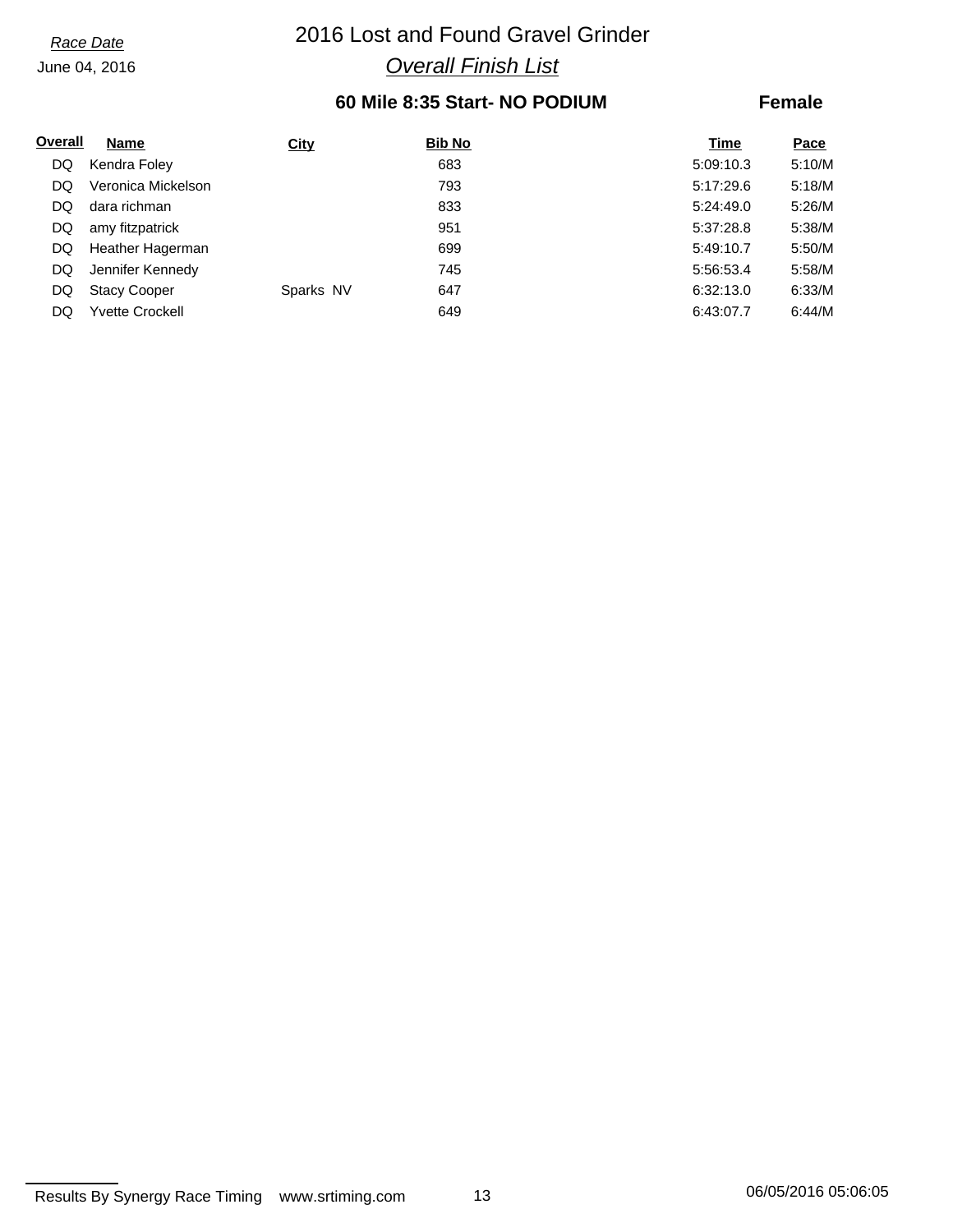## *Race Date* 2016 Lost and Found Gravel Grinder *Overall Finish List*

## **60 Mile 8:35 Start- NO PODIUM**

| <b>Overall</b> | <b>Name</b>                 | <b>City</b> | <b>Bib No</b> | <b>Time</b> | Pace   |
|----------------|-----------------------------|-------------|---------------|-------------|--------|
| DQ             | jeffrey geiskopf            |             | 691           | 4:30:16.1   | 4:31/M |
| DQ             | David Pritchett             |             | 954           | 4:30:34.1   | 4:32/M |
| DQ             | Craig Brinton               |             | 629           | 4:56:35.0   | 4:58/M |
| DQ             | lan Cox                     |             | 648           | 5:01:36.8   | 5:02/M |
| DQ             | Paul Brunner                |             | 631           | 5:07:43.0   | 5:08/M |
| DQ             | <b>Mitch Rohrer</b>         |             | 839           | 5:08:54.6   | 5:09/M |
| DQ             | <b>Bruce Kaiser</b>         |             | 743           | 5:14:36.1   | 5:15/M |
| DQ             | <b>Andrew Krulewitz</b>     |             | 753           | 5:15:29.4   | 5:16/M |
| DQ             | <b>Frank Demling</b>        |             | 657           | 5:15:55.1   | 5:17/M |
| DQ             | <b>Patrick Wheeler</b>      |             | 906           | 5:16:11.4   | 5:17/M |
| DQ             | <b>Michael Oliver</b>       |             | 810           | 5:18:19.0   | 5:19/M |
| DQ             | <b>Rick Humphreys</b>       |             | 720           | 5:21:52.0   | 5:23/M |
| DQ             | Scott Agatep                |             | 925           | 5:22:17.0   | 5:23/M |
| DQ             | <b>Blake Griffin</b>        |             | 696           | 5:24:41.2   | 5:25/M |
| DQ             | Cisco Moran                 |             | 797           | 5:25:46.9   | 5:26/M |
| DQ             | Dave Robinson               |             | 838           | 5:27:02.9   | 5:28/M |
| DQ             | Gordon Moncibais            |             | 795           | 5:27:58.9   | 5:29/M |
| DQ             | <b>Ross Stewart</b>         |             | 870           | 5:28:47.2   | 5:30/M |
| DQ             | <b>Frank Shoemaker</b>      |             | 855           | 5:28:49.5   | 5:29/M |
| DQ             | Will Uher                   |             | 893           | 5:32:22.0   | 5:33/M |
| DQ             | Rob Wassmer                 |             | 900           | 5:33:32.5   | 5:34/M |
| DQ             | Michael Schaller            |             | 846           | 5:34:04.6   | 5:35/M |
| DQ             | <b>Travis Schaller</b>      |             | 845           | 5:37:03.5   | 5:38/M |
| DQ             | Ryan Brenner                |             | 628           | 5:37:31.8   | 5:38/M |
| DQ             | sean fitzpatrick            |             | 681           | 5:37:45.5   | 5:39/M |
| DQ             | Chris Anderson              |             | 926           | 5:43:04.7   | 5:44/M |
| DQ             | Aaron Burns                 |             | 634           | 5:48:39.6   | 5:49/M |
| DQ             | Eric Gustafson              |             | 737           | 5:55:14.1   | 5:56/M |
| DQ             | Gil Inouye                  |             | 724           | 6:01:07.1   | 6:02/M |
| DQ             | Trace McMahon               |             | 789           | 6:56:16.5   | 6:57/M |
| DQ             | david miser                 |             | 938           | 7:15:26.9   | 7:17/M |
| DQ             | <b>Christopher Gonzalez</b> |             | 694           | 7:51:38.9   | 7:52/M |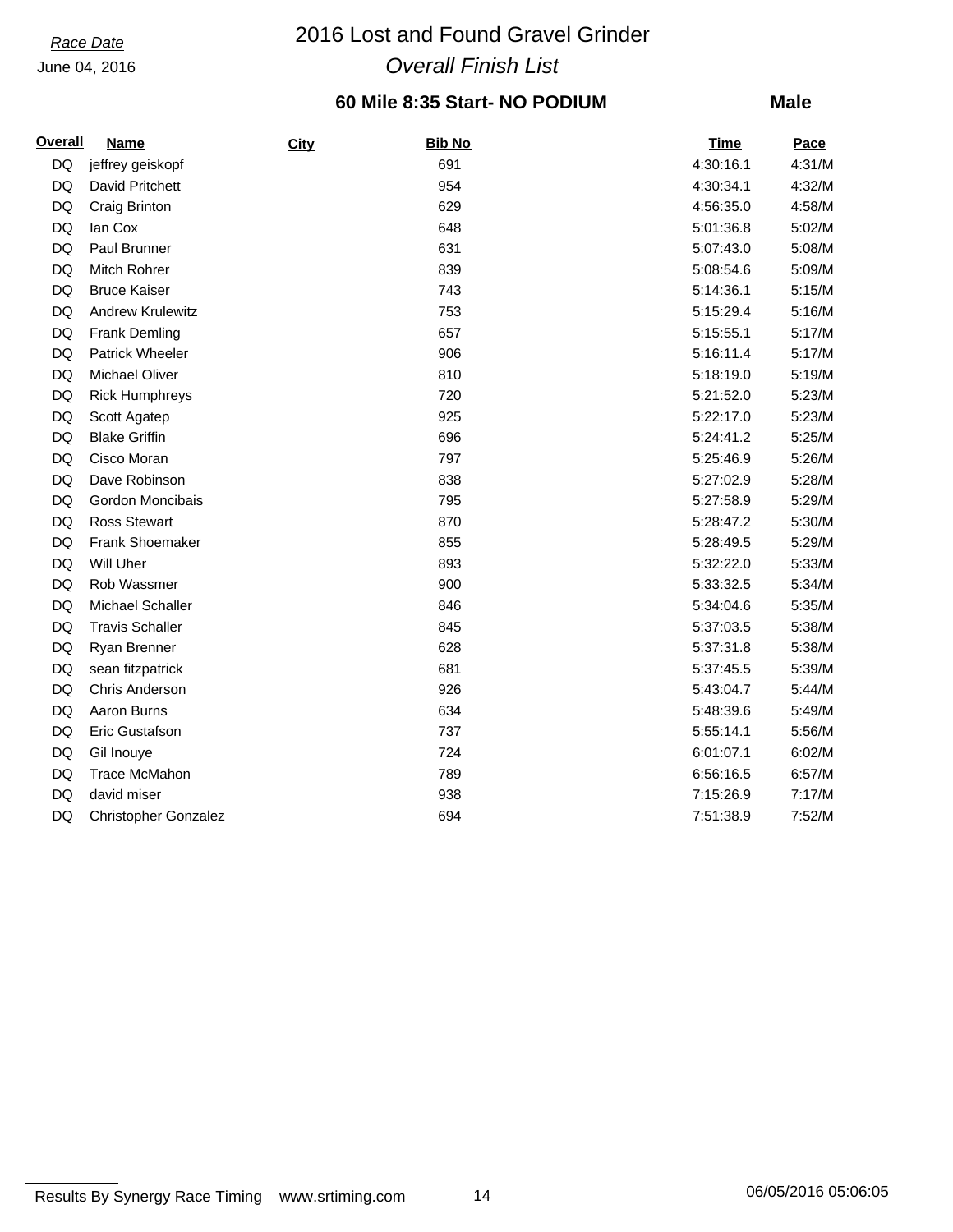# *Race Date* 2016 Lost and Found Gravel Grinder

*Overall Finish List*

## **60 Mile 8:30 Start- NO PODIUM**

| Overall | Name             | <u>City</u> | <b>Bib No</b> | <u>Time</u> | <u>Pace</u> |
|---------|------------------|-------------|---------------|-------------|-------------|
|         | DQ Justin Morgan |             | 799           | 5:20:02.8   | 5:20/M      |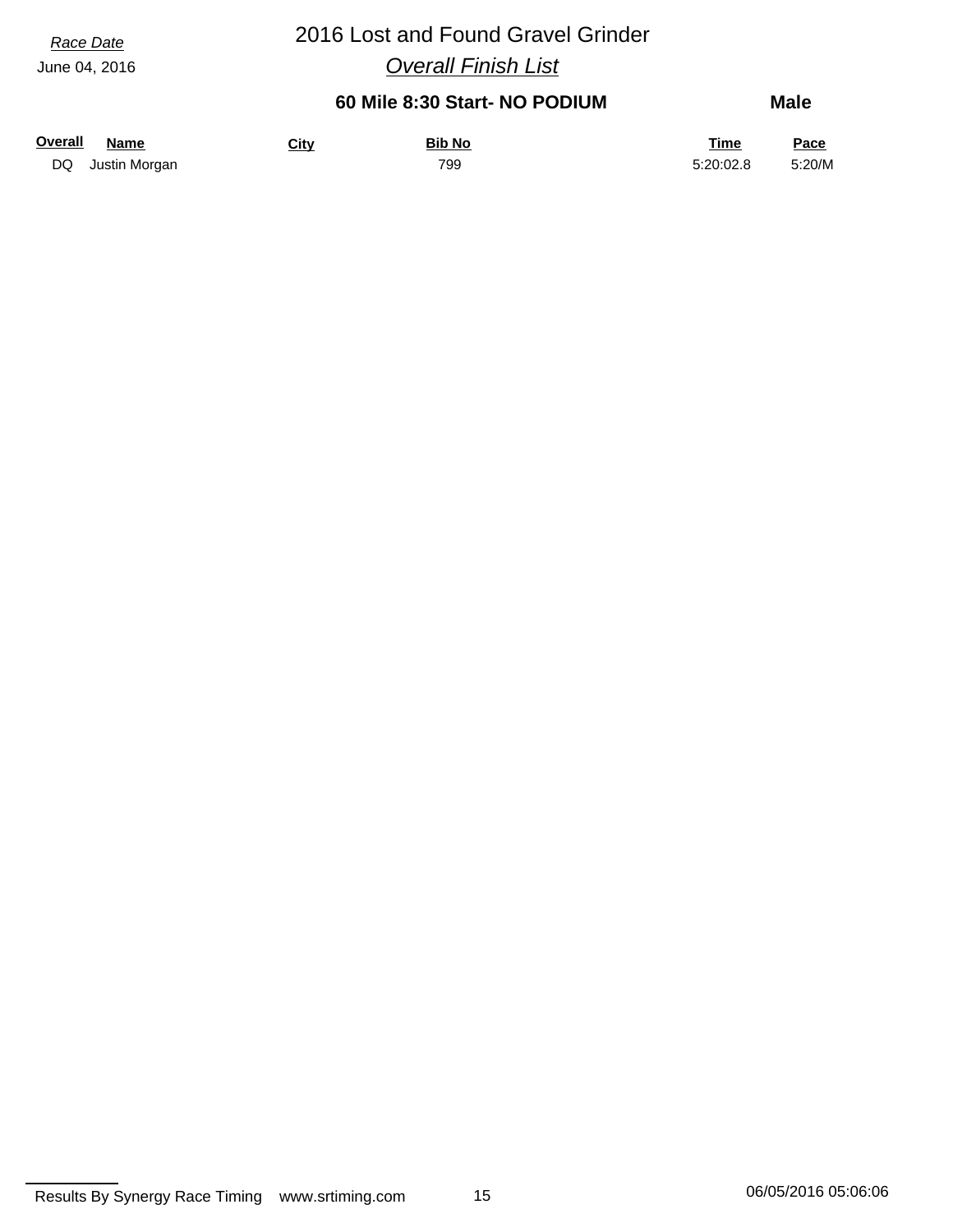## *Race Date* 2016 Lost and Found Gravel Grinder *Overall Finish List*

|                     |             | <b>Tandem 60 Mile</b> |             | <b>Male</b> |  |
|---------------------|-------------|-----------------------|-------------|-------------|--|
| Overall<br>Name     | <b>City</b> | <b>Bib No</b>         | <u>Time</u> | Pace        |  |
| Tandem Team Kennedy |             | 301                   | 4:55:57.5   | 4:57/M      |  |